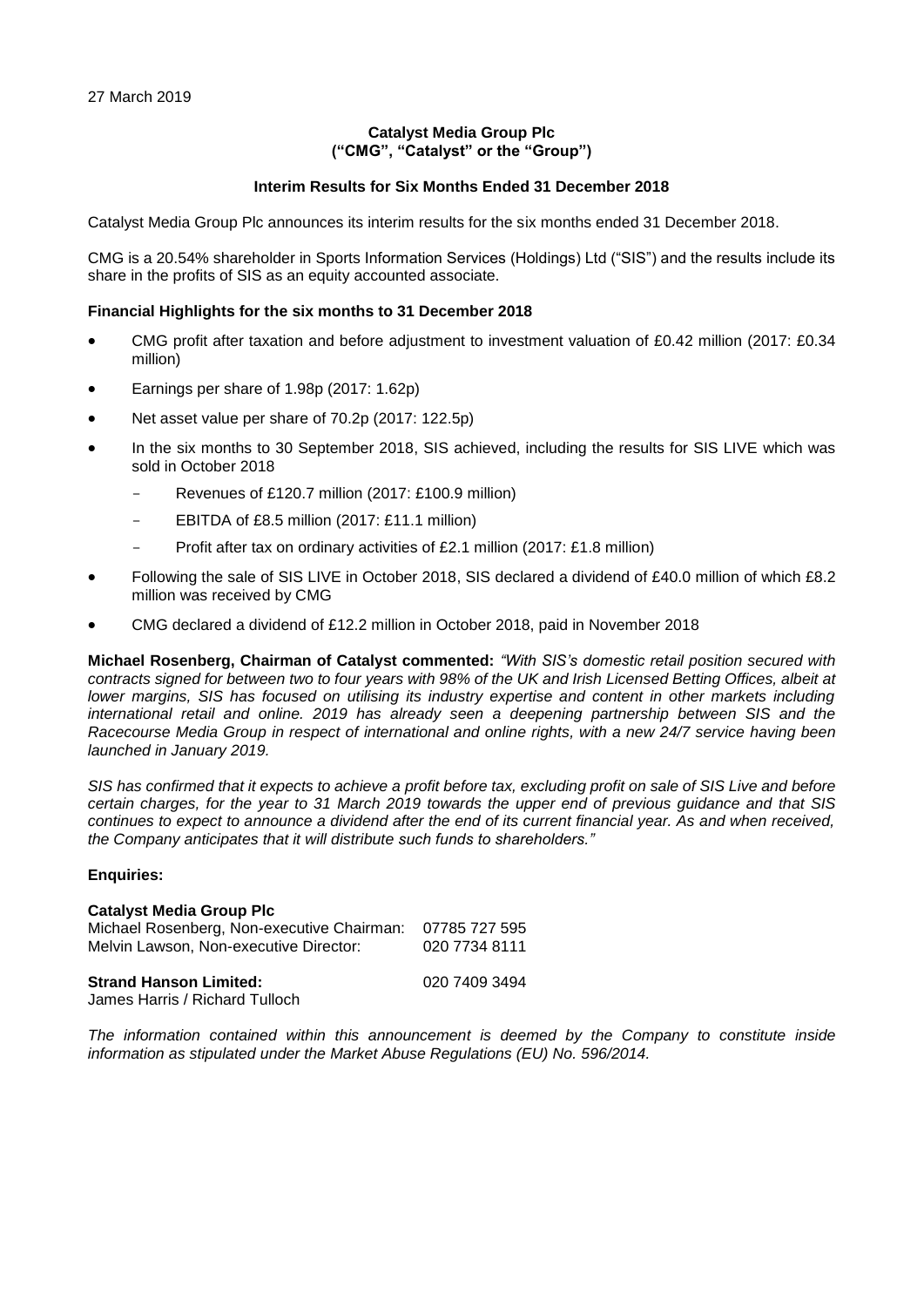### **Chairman's Statement**

For the six month period ended 31 December 2018, the Company has generated a net profit after taxation before adjustment to investment valuation of £0.42 million (2017: £0.34 million).

Net assets as at 31 December 2018 were £14.8 million (30 June 2018: £26.5 million). Net cash as at 31 December 2018 was £0.4 million (2017: £4.5 million).

CMG's main asset remains its 20.54% stake in SIS and, in October 2018, the Company received a dividend of £8.2 million from SIS. Following the payment of a dividend of £12.2 million to shareholders in October 2018, the value of CMG's investment in SIS has been reduced from £21.2 million to £14.3 million. As a result, the net assets per share as at 31 December 2018 were 70.2p (2017: 122.5p).

CMG equity accounts for its share in the profits of SIS which, including the results of SIS Live which was subsequently sold in October 2018, were £2.1 million after tax for the six month period to 30 September 2018 (2017: £1.8 million). SIS revenues for the period were £120.7 million (2017: £100.9 million) of which £109.0 million (2017: £92.5 million) was derived from the business of providing integrated television and data services to Licensed Betting Offices in the UK, Ireland and overseas and a further £11.7 million (2017: £8.4 million) was contributed by SIS Live which provides satellite news gathering and associated transmission services to its customers. Operating profits of SIS for the period increased to £2.5 million, compared to £2.1 million in the comparable period for 2017, as a result of some racecourse rights ending and investment in non-UK retail areas of the business.

Following the sale of SIS LIVE in October 2018, SIS's average cash position increased to approximately £95 million and SIS subsequently approved and paid a dividend of £40 million on 26 October 2018 to its shareholders.

On receipt of its share of the SIS dividend, being £8.2 million, the Company had a cash balance of approximately £12.6 million and as announced on 26 October 2018, the Board of CMG approved the distribution of £12.2 million to CMG's shareholders by way of a dividend of 58p per share. The dividend was paid on 23 November 2018 to CMG shareholders on the register of members as at 9 November 2018.

CMG currently has cash of approximately £400,000 which is sufficient for its present needs.

### **SIS BETTING**

SIS is a leading supplier of data, pictures and pricing across a range of sports enabling more than 100,000 betting opportunities a year.

SIS continues to concentrate on its strategy of utilising its skill set and experience in delivering appealing linear betting opportunities in the UK and Irish retail markets, whilst also seeking to expand into both online and international retail markets. The focus of the strategy is to secure the long-term future of SIS and to reduce its reliance on the UK retail market.

### *Domestic Retail (UK and Ireland)*

SIS has UK retail rights deals with the Racecourse Media Group ("RMG") for UK premium horseracing and Horse Racing Ireland and the Association of Irish Racecourses for all Irish horseracing, which together with Chelmsford City Racecourse an all weather racecourse, 49's virtual and live draws and a series of greyhound racing rights from eight British tracks, provides SIS with comprehensive core content for its UK and Irish retail service through to 2023.

SIS continues to provide this core service on mid and long term agreements to 98% of the UK and Irish Retail market, including all the major UK bookmaking groups and the majority of the independent market.

Additionally, SIS supplies additional content and services to its UK and Irish retail customers to cover early morning and additional evening products and has recently extended these services adding additional early morning greyhounds from UK and Ireland, Korean horseracing, Melbourne Racecourse Group, and various South American horseracing.

To date there has been no significant change in Licensed Betting Office numbers, however, as previously announced the Department for Digital, Culture, Media and Sport concluded the Triennial Review in 2018, announcing a reduction in maximum Fixed Odds Betting Terminals stakes from £100 to £2. The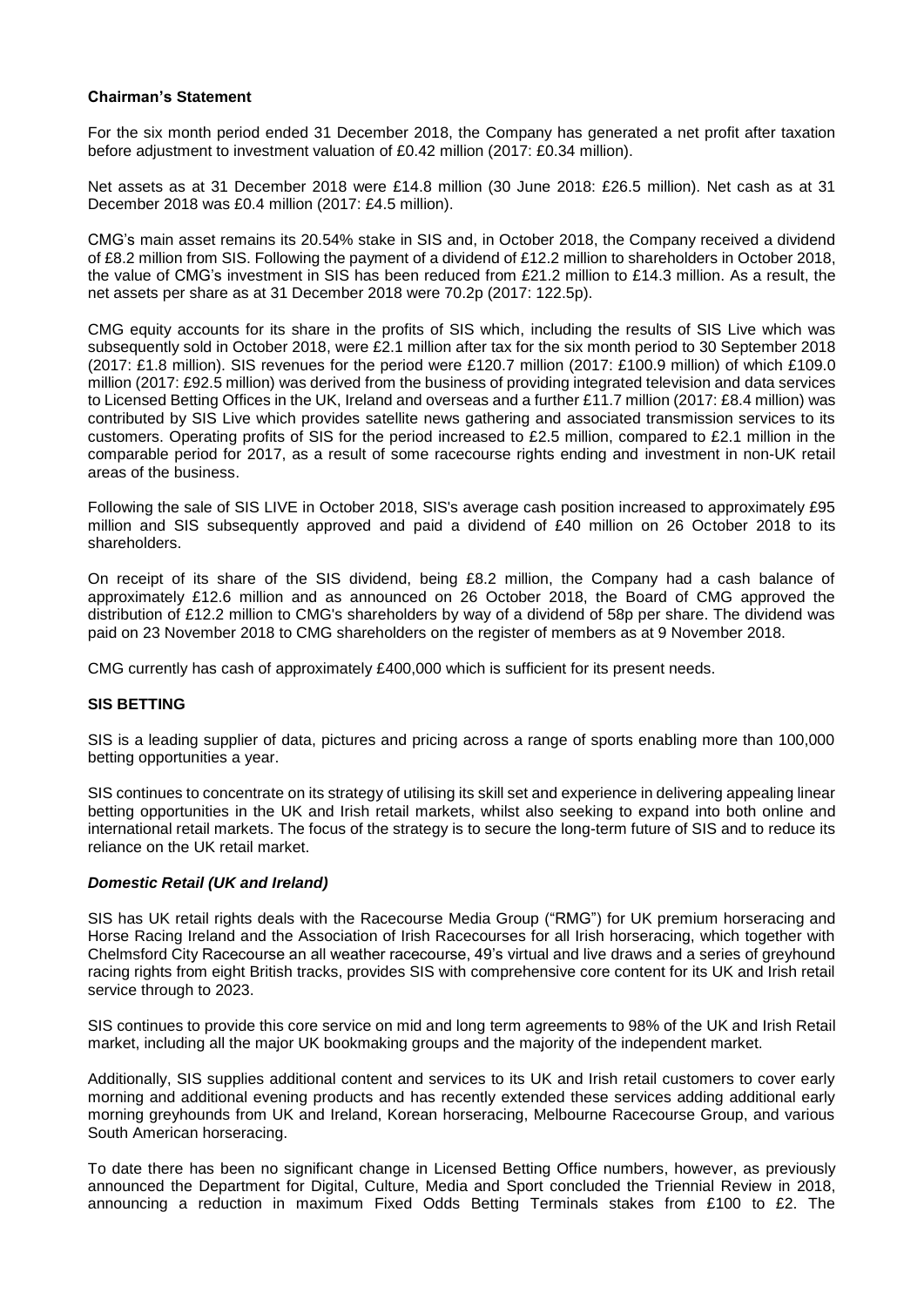implementation of this legislation is on 1 April 2019 and although the impact is not yet known, it is possible that future years could be significantly impacted if the press reported impact on UK Licensed Betting Offices does happen.

## *International Retail and Online*

SIS currently supplies several international and online operators and has continued to progress its strategy to increase its distribution in these markets using proprietary streaming and production technology as well as data pricing services.

As announced in January 2018, SIS secured international retail and digital rights for the RMG's horseracing content from January 2019 and September 2018 respectively. This content forms a key part of the SIS World Racing International service which is the SIS successor to the GBI Fixed Odds and Tote Service which ended in December 2018.

The vast majority of SIS existing international fixed odds customers have signed up for mid to long term agreements for the new service which commenced in January 2019 and SIS is talking to a number of new operators regarding a full International racing channel.

SIS launched in January 2019 its 24/7 channels covering horseracing, greyhound racing, virtuals and mixed channels having secured content covering the whole 24 hour period – content includes Melbourne Raceclub, Palmero, LARC, South Korean as well the UK and Irish content. There will be an initial 13 channel combinations aimed at online operators using a watch and bet model as well as international retail operators in different time zones and SIS has already signed a couple of contracts

SIS demonstrated two new products at the ICE industry exhibition in London in February 2019 - a Competitive Gaming (e-sports) product and a Horseracing In-Running product. Both were received well by attendees and trials will be commencing shortly with a number of operators.

## **SIS LIVE**

As previously reported the sale of SIS LIVE, the connectivity business of SIS, was completed on 9 October 2018 to NEP Group a worldwide outsourced technical production partner supporting premier content producers of live sports and entertainment. SIS LIVE has now been rebranded NEP Connect and SIS looks forward to continuing to work with NEP Connect as a long-term supply partner. SIS achieved revenues of £11.7 million in the period reported (2017: £8.4 million).

### **India**

As previously reported the claim in respect of the Indian project continues to be pursued but the outcome remains uncertain. The legal and associated costs relating to this claim have been significantly reduced but are still impacting profits and are expected to continue for some time.

### **Litigation**

As previously announced SIS is experiencing increased litigation costs. The one remaining case was heard at the High Court in January/February 2019 and a judgement is expected to be passed down by Easter. SIS believes it has a robust defence against the claims being made and once judgement is received it will make further announcements depending on the result.

## *OUTLOOK*

The Company has been advised by SIS that it expects profit before tax for the year to 31 March 2019, excluding profit on sale of SIS Live and certain other charges, will be towards the upper end of previous guidance of £3.5 million to £4.5 million. SIS's cash balances as at 31 March 2019, are expected to be approximately £70 million, after the payment of a special dividend of £40 million in October 2018.

SIS's Board continues to expect to announce a dividend after the end of its current financial year to 31 March 2019, though the quantum of such dividend has not yet been determined. Should SIS make a further dividend distribution and on receipt of such funds, it is the current intention of the CMG Board to consider distributing the majority of such funds to its shareholders. The Company will make further announcements in this regard as appropriate.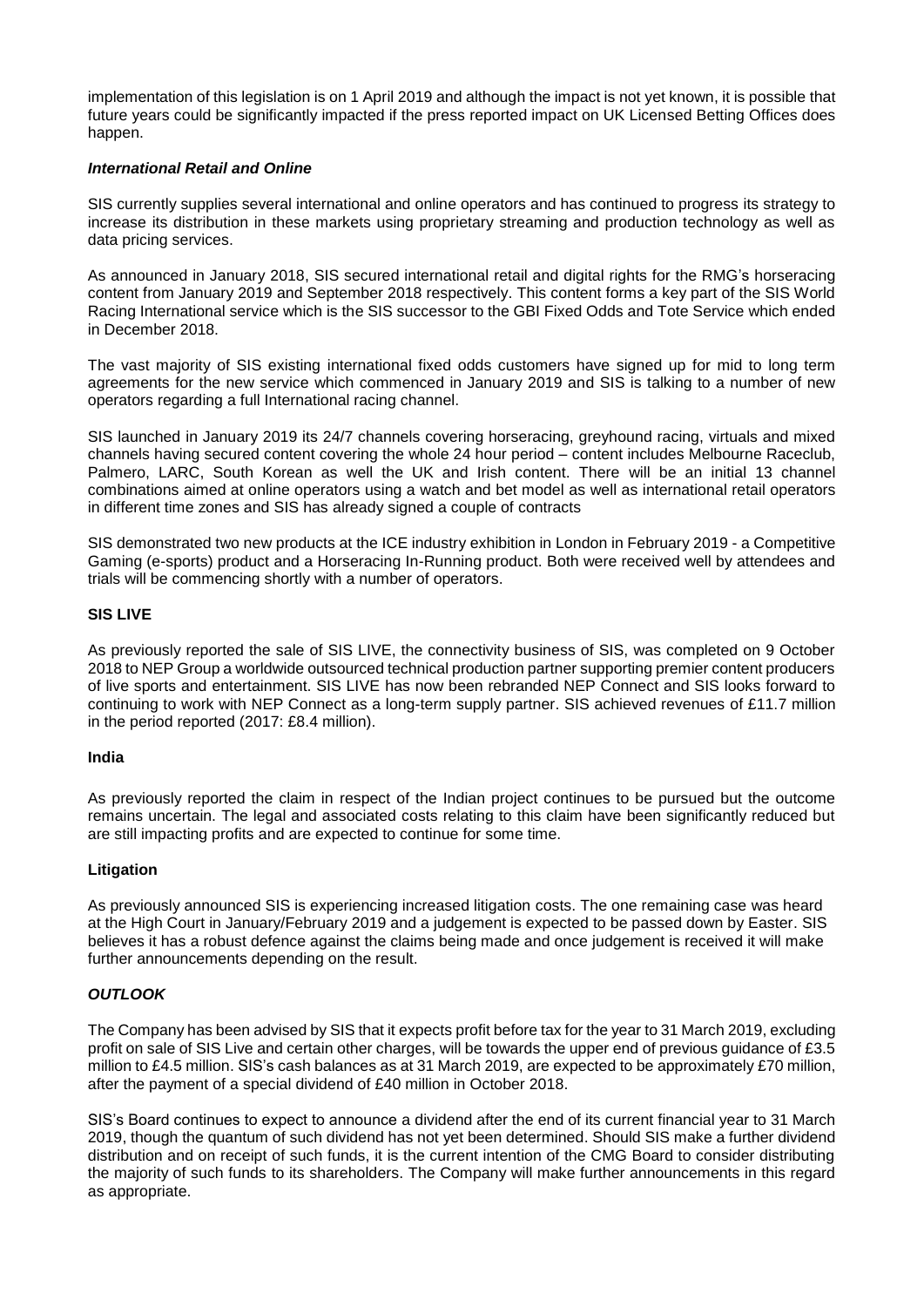## **Consolidated interim statement of comprehensive income**

|                                                       | Notes          | 6 months to<br>31 December<br>2018 | 6 months to<br>31 December<br>2017 | 12 months<br>to 30 June<br>2018 |
|-------------------------------------------------------|----------------|------------------------------------|------------------------------------|---------------------------------|
|                                                       |                | £<br><b>Unaudited</b>              | £<br><b>Unaudited</b>              | £<br><b>Audited</b>             |
| Revenue                                               |                | 12,500                             | 12,500                             | 25,000                          |
| Cost of sales                                         |                |                                    |                                    |                                 |
| Gross profit                                          |                | 12,500                             | 12,500                             | 25,000                          |
| Administrative expenses<br>Other operating income     |                | (49, 574)                          | (52, 438)                          | (122, 608)                      |
| <b>Operating loss</b>                                 |                | (37,074)                           | (39, 938)                          | (97, 608)                       |
| Financial income<br><b>Financial costs</b>            |                | 4,912                              | 1,040                              | 4,382                           |
| Net financial income                                  |                | 4,912                              | 1,040                              | 4,382                           |
| Share of profit of equity-accounted associate         | $\sqrt{3}$     | 440,172                            | 369,720                            | 1,047,129                       |
| Profit before taxation                                |                | 408,010                            | 330,822                            | 953,903                         |
| <b>Taxation</b>                                       |                | 9,020                              | 9,076                              | 18,076                          |
| Profit / (loss) for the period                        |                | 417,030                            | 339,898                            | 971,979                         |
| Share of other comprehensive loss of associate        |                |                                    |                                    | 147,272                         |
| Total comprehensive income / (loss) for the<br>period |                | 417,030                            | 339,898                            | 1,119,251                       |
| Attributable to equity holders of the company         |                | 417,030                            | 339,898                            | 1,119,251                       |
| Earnings / (loss) per share:                          | $\overline{4}$ |                                    |                                    |                                 |
| <b>Basic</b>                                          |                | 1.98p                              | 1.62p                              | 4,62p                           |
| <b>Diluted</b>                                        |                | 1.98p                              | 1.62p                              | 4.62p                           |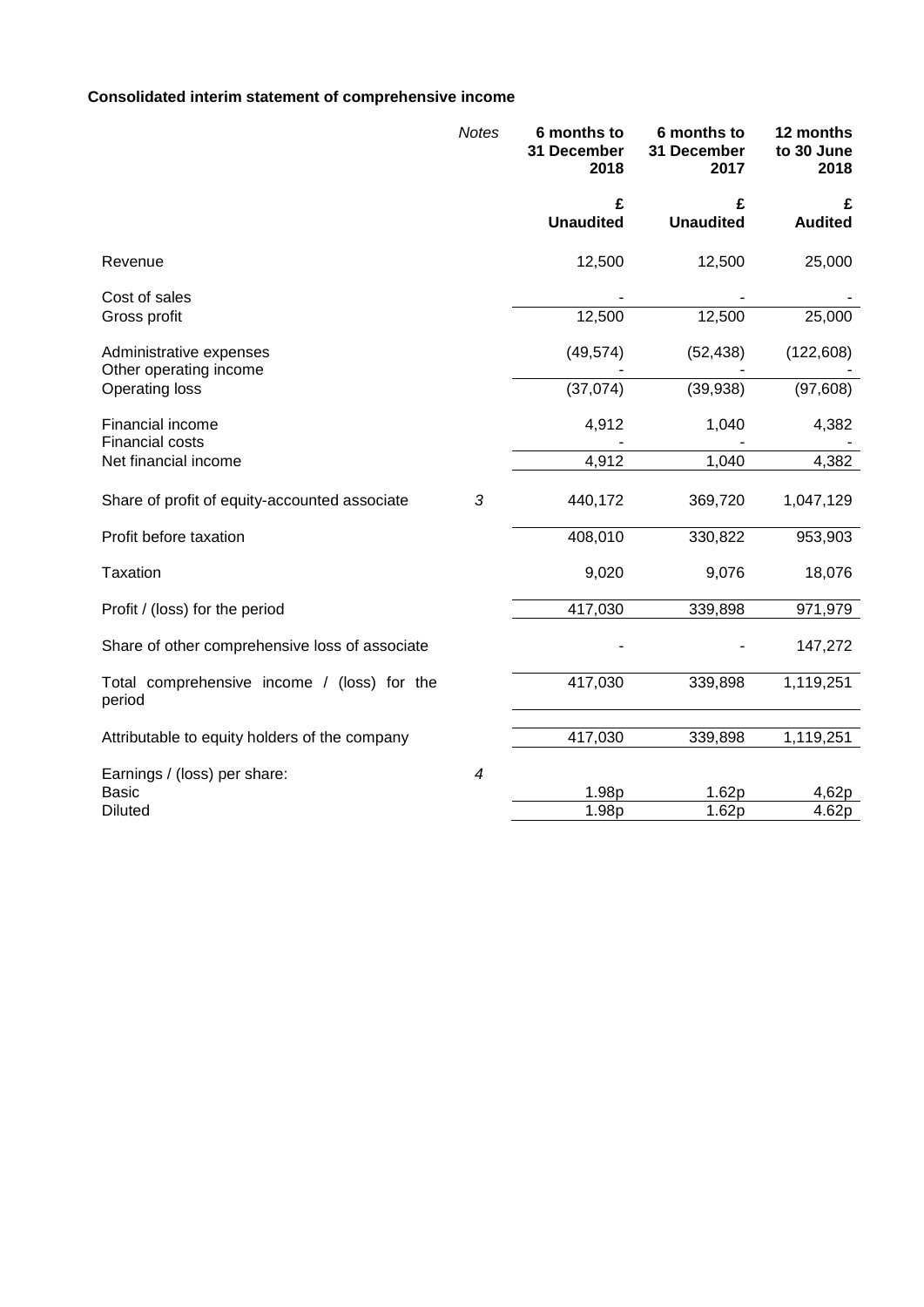# **Consolidated interim statement of financial position**

|                                                                      | <b>Notes</b> | 31 December<br>2018 | 31 December<br>2017 | 30 June<br>2018 |
|----------------------------------------------------------------------|--------------|---------------------|---------------------|-----------------|
|                                                                      |              | £                   | £                   | £               |
|                                                                      |              | <b>Unaudited</b>    | <b>Unaudited</b>    | <b>Audited</b>  |
| <b>Assets</b>                                                        |              |                     |                     |                 |
| <b>Non-current assets</b>                                            |              |                     |                     |                 |
| Investment in associate                                              | 3            | 14,316,221          | 21,266,027          | 22,090,708      |
|                                                                      |              | 14,316,221          | 21,266,027          | 22,090,708      |
| <b>Current assets</b>                                                |              |                     |                     |                 |
| Trade and other receivables                                          |              | 10,422              | 29,280              | 30,946          |
| Cash and cash equivalents                                            |              | 449,583             | 4,474,928           | 4,451,635       |
|                                                                      |              | 460,005             | 4,504,208           | 4,482,581       |
|                                                                      |              |                     |                     |                 |
| <b>Total assets</b>                                                  |              | 14,776,226          | 25,770,235          | 26,573,289      |
| <b>Equity and liabilities</b>                                        |              |                     |                     |                 |
| Capital and reserves attributable to equity<br>holders of the parent |              |                     |                     |                 |
| Share capital                                                        |              | 2,103,202           | 2,103,202           | 2,103,202       |
| Capital redemption reserve                                           |              | 711,117             | 711,117             | 711,117         |
| Merger reserve                                                       |              | 2,402,674           | 2,402,674           | 2,402,674       |
| <b>Retained profits</b>                                              |              | 9,541,519           | 20,543,734          | 21,323,087      |
|                                                                      |              | 14,758,512          | 25,760,727          | 26,540,080      |
| <b>Current liabilities</b>                                           |              |                     |                     |                 |
| Trade and other payables                                             |              | 19,403              | 10,984              | 30,243          |
| Corporation tax payable                                              |              | (1,689)             | (1, 476)            | 2,966           |
|                                                                      |              | 17,714              | 9,508               | 33,209          |
| <b>Total equity and liabilities</b>                                  |              | 14,776,226          | 25,770,235          | 26,573,289      |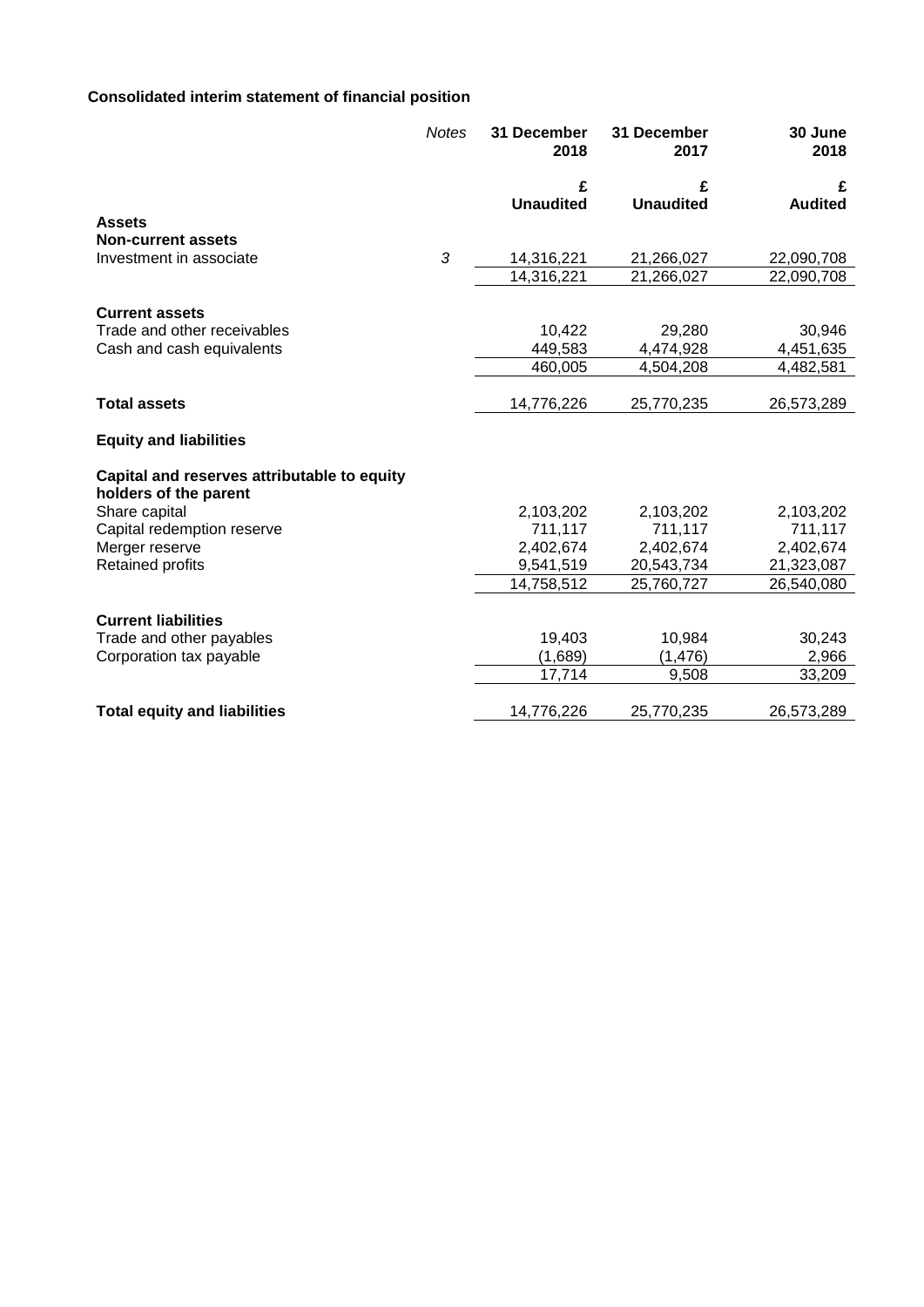## **Consolidated interim cash flow statement**

|                                                                                                                                                                                   | 6 months<br>to 31<br><b>December</b><br>2018 | 6 months<br>to 31<br><b>December</b><br>2017 | 12 months<br>to 30<br>June<br>2018 |
|-----------------------------------------------------------------------------------------------------------------------------------------------------------------------------------|----------------------------------------------|----------------------------------------------|------------------------------------|
|                                                                                                                                                                                   | £<br><b>Unaudited</b>                        | £<br><b>Unaudited</b>                        | £<br><b>Audited</b>                |
| Cash flow from operating activities<br>Profit before taxation                                                                                                                     | 408,010                                      | 330,822                                      | 953,903                            |
| Adjustments for:<br>Share of profit from associate<br>Finance income<br>Corporation taxes recovered                                                                               | (440, 172)<br>(4, 912)<br>4,365              | (369, 720)<br>(1,040)<br>4,063               | (1,047,129)<br>(4, 382)<br>17,505  |
| Net cash outflow from operating activities before<br>changes in working capital<br>Decrease / (increase) in trade and other receivables<br>(Decrease) in trade and other payables | (32,709)<br>20,524<br>(10, 840)              | (35, 875)<br>(14,200)<br>(20, 150)           | (80, 103)<br>(15, 866)<br>(891)    |
| Net cash outflow used in operating activities                                                                                                                                     | (23, 025)                                    | (70, 225)                                    | (96, 860)                          |
| <b>Investing activities</b><br>Dividend received<br>Interest received                                                                                                             | 8,214,659<br>4,912                           | 3,080,651<br>1,040                           | 3,080,651<br>4,382                 |
| Net cash inflow from investing activities                                                                                                                                         | 8,219,571                                    | 3,081,691                                    | 3,085,033                          |
| <b>Financing activities</b><br>Dividends paid                                                                                                                                     | (12, 198, 598)                               |                                              |                                    |
| Net cash outflow from financing activities                                                                                                                                        | (12, 198, 598)                               | $\blacksquare$                               |                                    |
| Net movement in cash and cash equivalents in the<br>period<br>Cash and cash equivalents at the beginning of the                                                                   | (4,002,052)                                  | 3,011,466                                    | 2,988,173                          |
| period                                                                                                                                                                            | 4,451,635                                    | 1,463,462                                    | 1,463,462                          |
| Cash and cash equivalents at the end of the period                                                                                                                                | 449,583                                      | 4,474,928                                    | 4,451,635                          |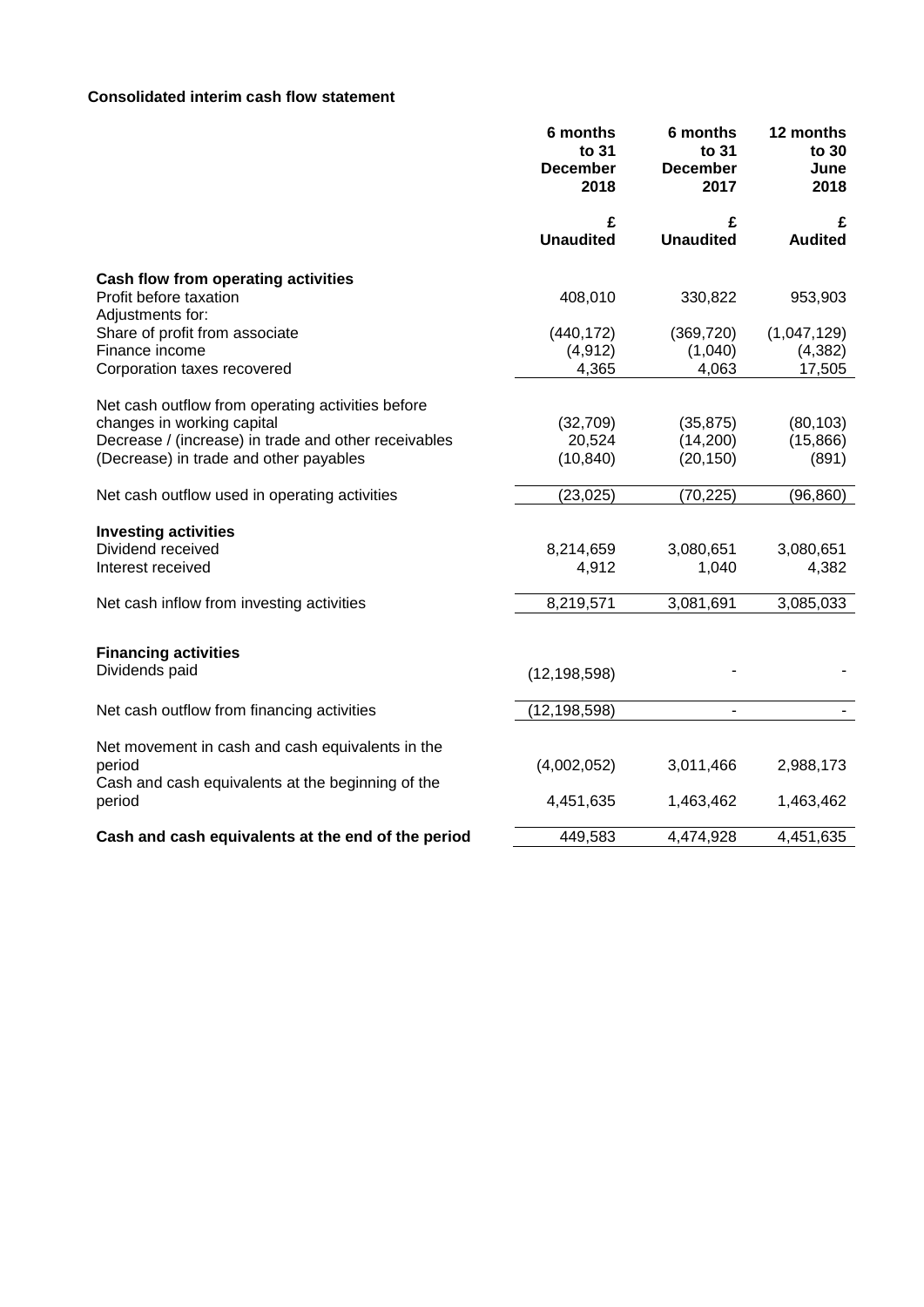## **Consolidated interim statement of changes in equity**

|                                                   | <b>Share</b><br>capital | <b>Capital</b><br>redemption<br>reserve | <b>Merger</b><br>reserve | <b>Retained surplus/</b><br>(deficit) | <b>Total</b><br>shareholders<br>equity |
|---------------------------------------------------|-------------------------|-----------------------------------------|--------------------------|---------------------------------------|----------------------------------------|
|                                                   | £                       | £                                       | £                        | £                                     |                                        |
|                                                   | <b>Unaudited</b>        | <b>Unaudited</b>                        | <b>Unaudited</b>         | <b>Unaudited</b>                      | <b>Unaudited</b>                       |
| At 1 July 2017                                    | 2,103,202               | 711,117                                 | 2,402,674                | 20,203,836                            | 25,420,829                             |
| Profit for the 6 month period to 31 December 2017 |                         |                                         |                          | 339,898                               | 339,898                                |
| Share repurchase                                  |                         |                                         |                          |                                       |                                        |
| Cancellation of treasury shares                   |                         |                                         |                          |                                       |                                        |
| Total comprehensive loss for the period           |                         |                                         |                          | 339,898                               | 339,898                                |
| At 31 December 2017                               | 2,103,202               | 711,117                                 | 2,402,674                | 20,543,734                            | 25,760,727                             |
| Profit for the 6 month period to 30 June 2018     |                         |                                         |                          | 632,081                               | 632,081                                |
| Share of other comprehensive loss of associate    |                         |                                         |                          | 147,272                               | 147,272                                |
| Total comprehensive profit for the period         |                         |                                         |                          | 779,353                               | 779,353                                |
|                                                   |                         |                                         |                          |                                       |                                        |
| At 30 June 2018                                   | 2,103,202               | 711,117                                 | 2,402,674                | 21,323,087                            | 26,540,080                             |
|                                                   | <b>Share</b><br>capital | Capital<br>redemption<br>reserve        | <b>Merger</b><br>reserve | <b>Retained surplus/</b><br>(deficit) | <b>Total</b><br>shareholders<br>equity |
|                                                   | £                       | £                                       |                          | £                                     |                                        |
|                                                   | <b>Unaudited</b>        | <b>Unaudited</b>                        | <b>Unaudited</b>         | <b>Unaudited</b>                      | <b>Unaudited</b>                       |
| At 1 July 2018                                    | 2,103,202               | 711,117                                 | 2,402,674                | 21,323,087                            | 26,540,080                             |
| Profit for the 6 month period to 31 December 2018 |                         |                                         |                          | 417,030                               | 417,030                                |
| Dividend paid to company shareholders             |                         |                                         |                          | (12, 198, 598)                        | (12, 198, 598)                         |
| Total comprehensive loss for the period           |                         |                                         |                          | (11, 781, 568)                        | (11, 781, 568)                         |
| At 31 December 2018                               | 2,103,202               | 711,117                                 | 2,402,674                | 9,541,519                             | 14,758,512                             |
|                                                   |                         |                                         |                          |                                       |                                        |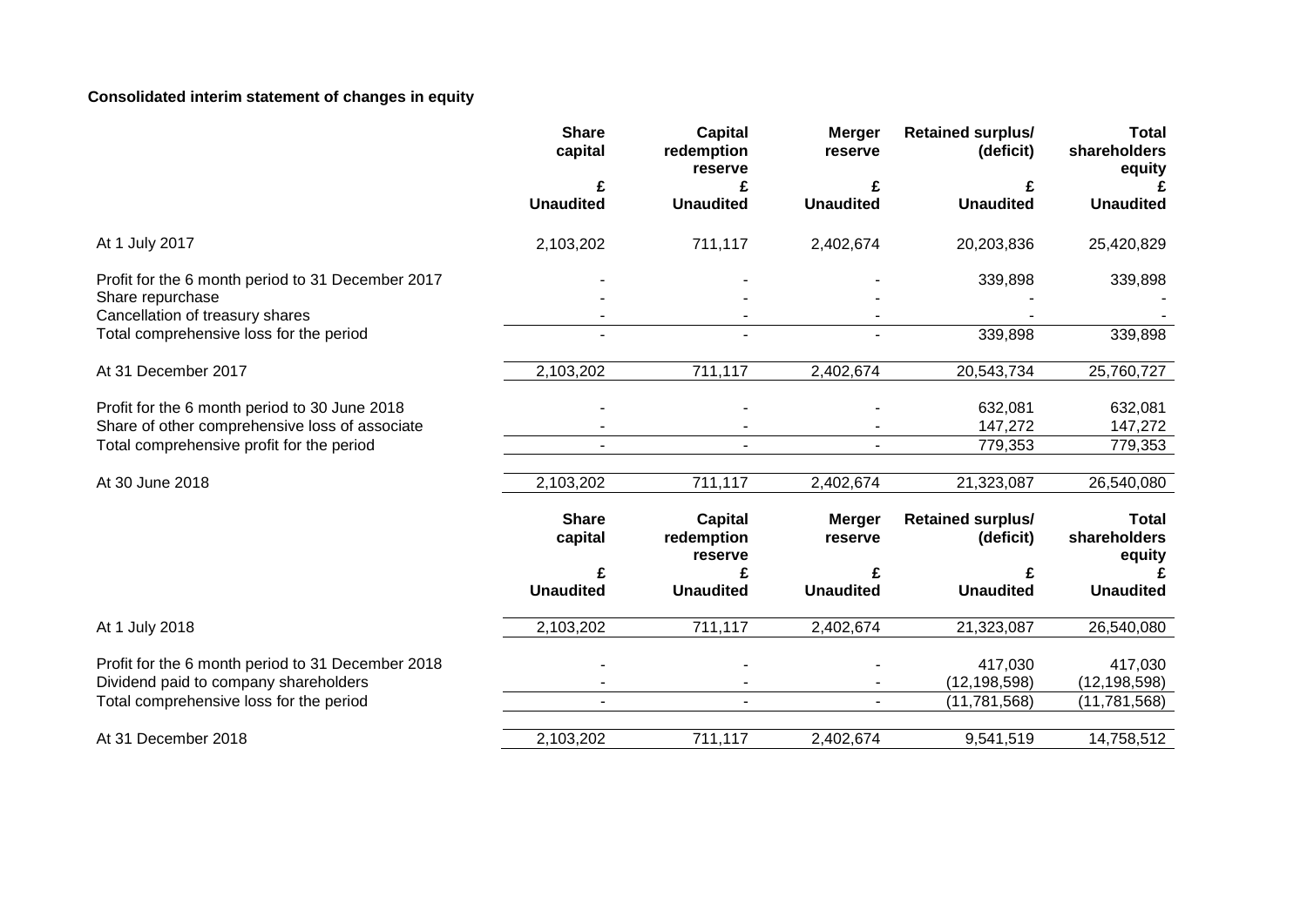## **Notes to the interim financial statements**

## **1. Corporate information**

The Company is a company incorporated in England and Wales and quoted on the AIM market of the London Stock Exchange plc.

## **2. Basis of preparation**

These unaudited consolidated interim financial statements cover the six month period from 1 July 2018 to 31 December 2018 including the financial results of Sports Information Services (Holdings) Limited ("SIS") for the six month period to 30 September 2018.

These consolidated interim financial statements of the Company and its subsidiaries (the "Group") for the six months ended 31 December 2018 have been prepared in accordance with International Financial Reporting Standards (IFRSs and IFRIC interpretations) as adopted by the European Union and also in accordance with the Companies Act 2006.

The accounting policies adopted for the preparation of this unaudited interim statement are consistent with the accounting policies adopted in the Group's financial statements for the year ended 30 June 2018 and will remain so for the year ending 30 June 2019.

The financial information set out above does not constitute statutory accounts as defined in section 434 of the Companies Act 2006. Statutory accounts for the year ended 30 June 2018, on which the report of the auditors was unqualified and did not contain a statement under section 498 of the Companies Act 2006, have been filed with the Registrar of Companies.

## **New financial reporting requirements**

The Group has applied the following new financial reporting standards for the first time in preparing its financial statements for the year ended 30 June 2019. There has been no material impact on the Group's financial statements

- **IFRS 9: Financial Instruments**
- **IFRS 15: Revenue from Contracts with Customers**

### **Standards, interpretations and amendments to published standards not yet effective**

At the date of authorisation of these consolidated financial statements, the IASB and IFRIC have issued the following standard and interpretations which are effective for annual accounting periods beginning on or after the stated effective date. This standard and interpretations is not effective for and has not been applied in the preparation of these consolidated financial statements:

**E** IFRS 16: Leases (effective as of 1 January 2019)

The Directors anticipate that the adoption of this standard will not have a material impact on the Group's financial statements in the period of initial adoption.

### **3. Investment in associate**

|                                                                            | <b>Total</b><br>Group                |
|----------------------------------------------------------------------------|--------------------------------------|
| Cost<br>At 1 July 2018<br>Additions - share of profit<br>Dividend received | 22,090,708<br>440,172<br>(8,214,659) |
| At 31 December 2018                                                        | 14,316,221                           |

The Group's interest in its associate SIS, a company incorporated in England and Wales, is held by Alternateport Limited ("Alternateport"). Alternateport holds an investment of 20.54% in the equity share capital of SIS and is entitled to appoint a director and alternate director to the SIS board. This right has been exercised